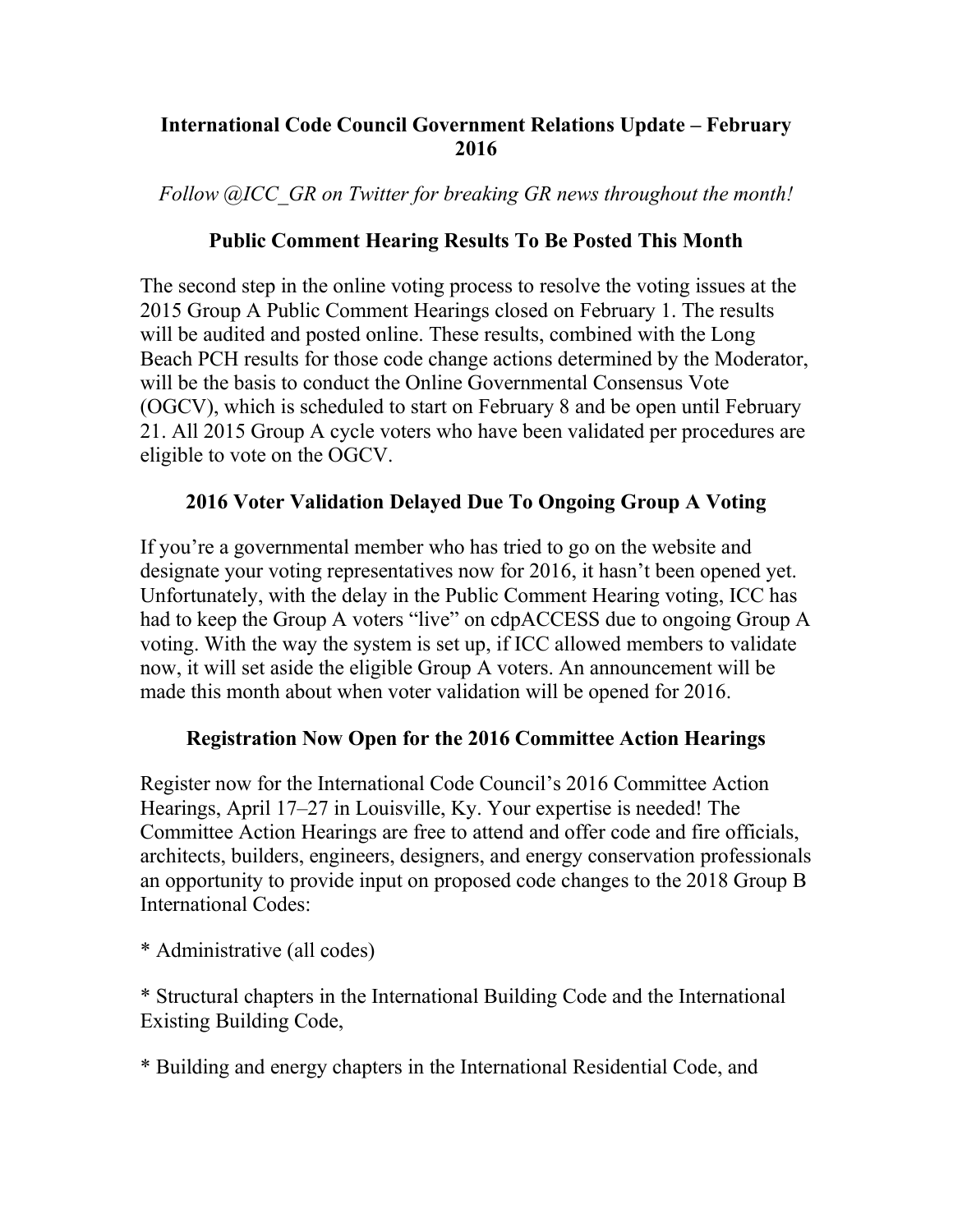\* All chapters in the International Fire Code, International Energy Conservation Code and International Wildland-Urban Interface Code.

Be sure to view the 2015/2016/2017 Code Development Schedule here: http://www.iccsafe.org/wpcontent/uploads/2015\_2016\_2017\_Schedule\_July2015.pdf

with special attention to the second page, which indicates the specifics of the applicable codes and contains a link to the "2015/2016/2017 Code Committee Responsibilities" document for details on Group A vs. Group B code changes. Click here for the registration page:

http://media.iccsafe.org/2016\_MarComm/\_2016\_CAH/index.html

# **ICC Announces Themes for 2016 Building Safety Month**

The International Code Council's (ICC) theme for 2016 Building Safety Month, a public safety awareness campaign celebrated in May, *is Building Codes: Driving Growth through Innovation,*

*Resilience and Safety.* This main theme will be supported by weekly themes that spotlight a specific area of building safety and fire prevention:

Week One, May 2-8, Building Solutions for All Ages

Week Two, May 9-15, The Science behind the Codes

Week Three, May 16-22, Learn from the Past, Build for Tomorrow

Week Four, May 23-29, Building Codes: A Smart Investment For more information, click here: http://media.iccsafe.org/NR/2016/012616-BSM.pdf

# **I-Codes Referenced in New Federal Earthquake Risk Management Standard**

By executive order, the U.S. Federal Government has issued an Earthquake Risk Management Standard that will apply to every building owned, leased, financed, or regulated by the Federal Government. The standard states that those buildings shall be constructed in compliance with the earthquake-resistant design provisions of the 2015 editions of International Building Code or International Residential Code. The order also states that each time a new edition of the IBC or IRC is released, all buildings constructed after federal review of the new edition will have to be in compliance with the provisions of